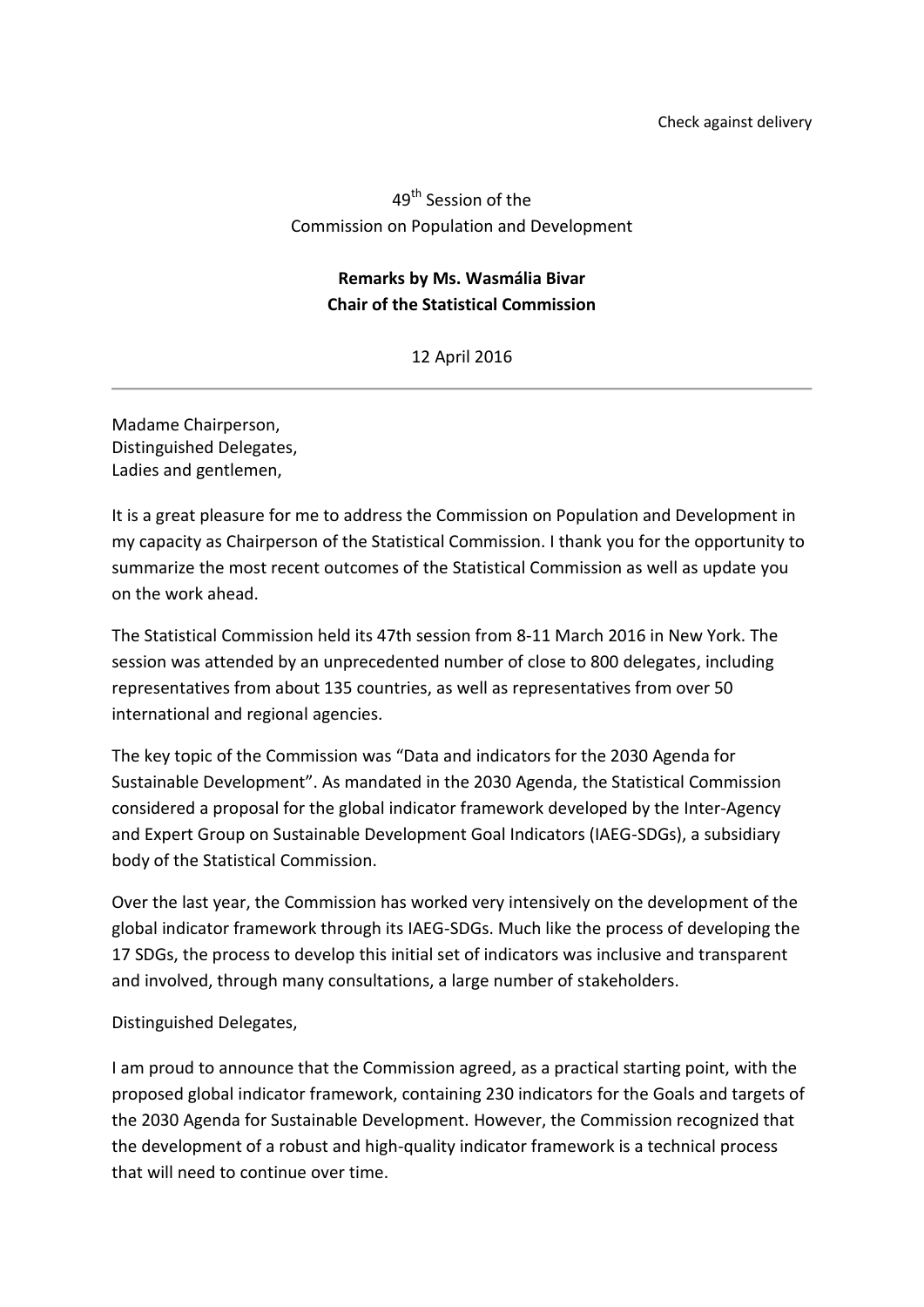The Commission also emphasized that the 230 global indicators are intended for global follow-up and review of the 2030 Agenda for Sustainable Development and are not necessarily applicable in all national contexts.

National ownership remains key to achieving sustainable development and the Commission reiterated that national reviews are voluntary and country-led. These reviews will take into account different national realities, capacities and levels of development, and will respect the policy space and priorities of the country.

The Commission stressed that the implementation of the indicator framework will present a challenge in almost all the countries and that appropriate efforts to strengthen national statistical capacities will be needed.

It is important to highlight that population will be the denominator for many indicators. Moreover, the Commission also agreed that improving data disaggregation is fundamental for the full implementation of the indicator framework and to respect fully the principle of leaving no one behind. In this regard, the importance of demographic data for the global indicator framework cannot be overstated, and for this reason I am very pleased that the Commission on Population and Development is a key partner of the Statistical Commission in the follow-up and review of the agenda.

Moving forward, countries will have the primary responsibility for follow-up and review of progress made in implementing the SDGs, which will require high-quality, accessible and timely data.

As mentioned before, the implementation of the indicator framework will present a challenge in many countries and appropriate efforts to strengthen national statistical capacities – especially of developing countries, including African countries, the least developed countries, the landlocked developing countries, the small island developing states and other countries in special situations – will have to be significantly increased and effectively coordinated between the various actors to have maximum impact and be effective.

As for the Statistical Commission, the work of the IAEG-SDGs will continue in order to ensure that all goals and targets are appropriately reviewed and that the necessary indicators are fully implemented, so that we can be sure that no individual or group will be left behind.

Distinguished Delegates,

In addition to the global indicator framework, the 2020 Census round of population and housing censuses, spanning the period from 2015- 2024, represents one of the critical components in the process of building national statistical capacities and generating reliable, accurate and regular population statistics.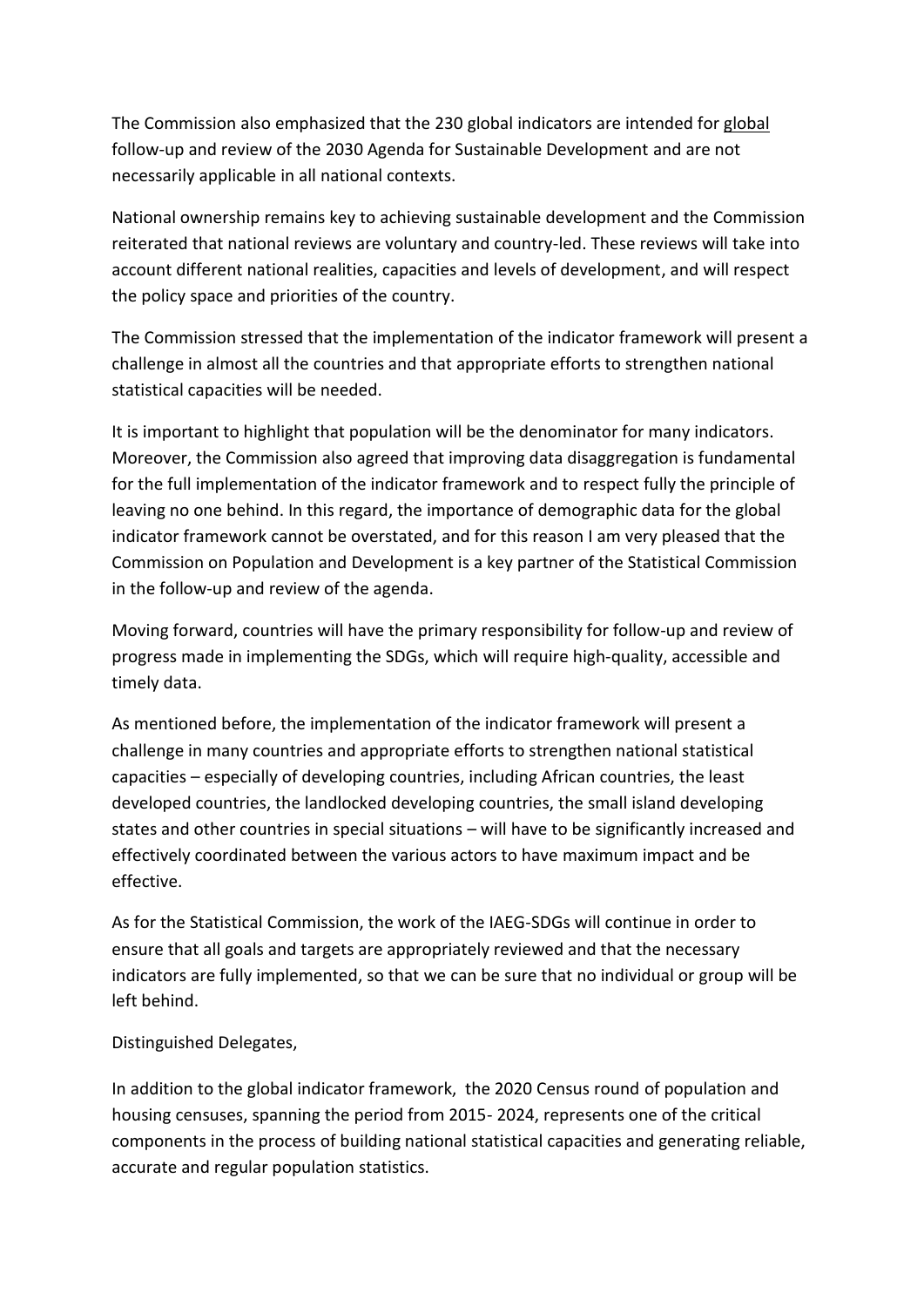I am taking this opportunity to report that the Economic and Social Council of the United Nations officially launched the 2020 World Population and Housing Census Programme in June 2015 by adopting a resolution on the matter.

The 2020 World Programme urges each country to conduct at least one population and housing census in the 2020 census decade. It underscores the importance of maintaining internationally recommended quality standards and compliance with fundamental principles of official statistics; it emphasizes the centrality of population and housing censuses to the implementation of the Sustainable Development Agenda and, finally, requests the United Nations to develop standards, methods and guidelines and to monitor the implementation of the 2020 World Programme.

I am also taking this opportunity to assure you that the Statistical Commission will employ all its capacities to ensure full implementation of the 2020 World Population and Housing Census Programme. As the first step, it has already adopted and launched the full set of revised principles and recommendations for population and housing censuses for the 2020 round and mandated the development of accompanying handbooks and manuals.

Distinguished Delegates,

It is clear from the ambition of the 2030 Agenda that we all have an important role to play to ensure that no one is left behind.

We share ambitions as sister Commissions, as Member States, as representatives of the United Nations, and as stakeholders from around the world. By working together, we can translate those ambitions into concrete results on the ground, making the Agenda a living reality for all.

I understand that this year, your Commission is focusing on the demographic evidence base for the 2030 Agenda. The reports prepared by the Secretary-General for your session underscore that achieving the SDGs depends critically on having reliable, accessible and timely evidence about demographic patterns and trends for all countries of the world. The reports on this topic are an important resource for Member States and the international community, and I encourage all of you to pay close attention to them.

I understand also that you are debating how your Commission can contribute to the followup and review of the 2030 Agenda, while continuing to follow up on the full implementation of the Programme of Action of the 1994 Cairo conference.

The Commission on Population and Development is known for its emphasis on technical rigour and for its policy advice based on solid evidence about demographic levels and trends, and about the causes and consequences of population change. Again, I call on you, the Member States, to engage in technical discussions on this topic and to help the international community understand the data needs and the necessary actions that the